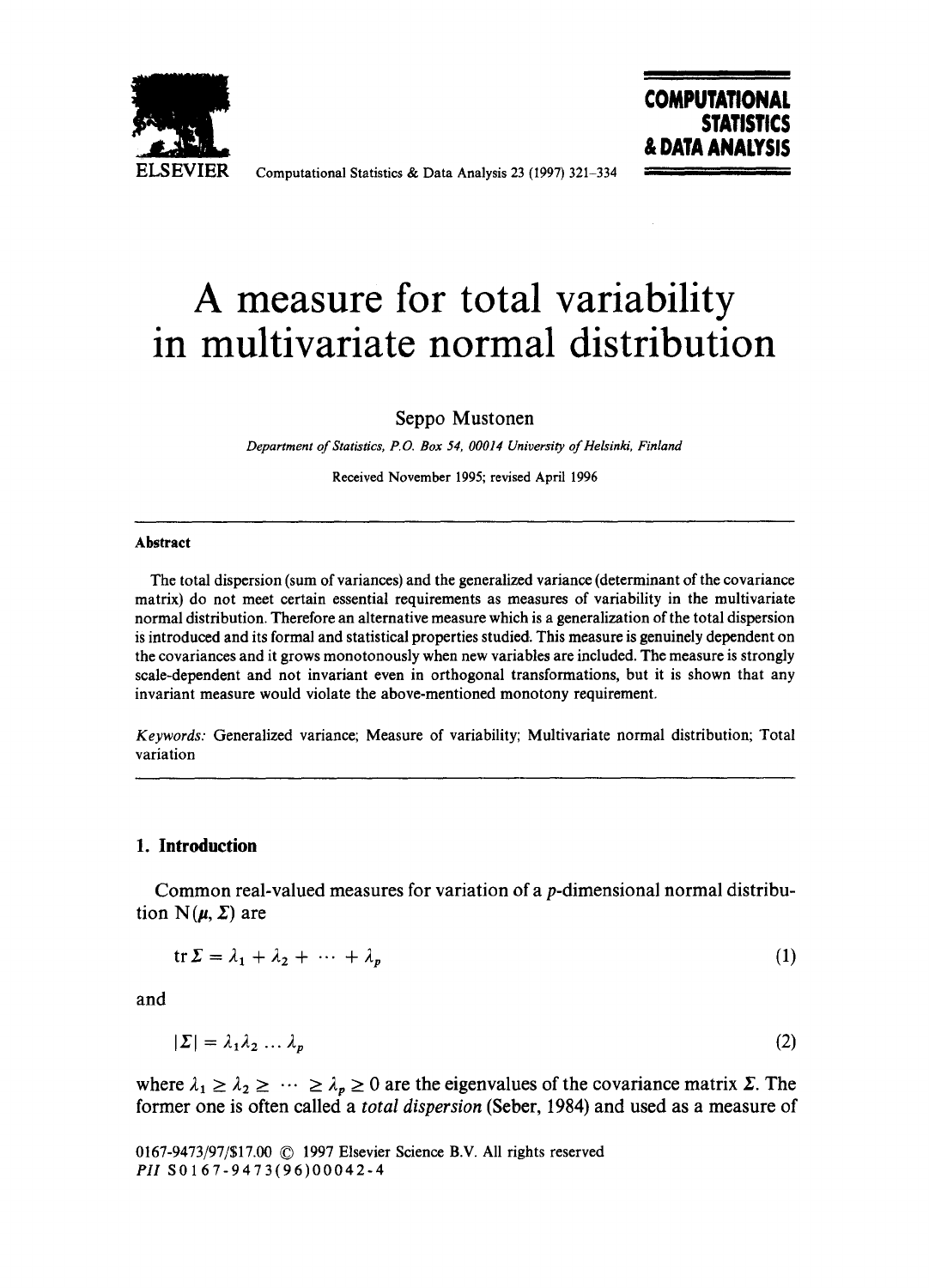<sup>322</sup>*S. Mustonen / Computational Statistics & Data Analysis 23 (1997) 321-334* 

variation in principal components analysis, for example. The latter one is called *a oeneralized variance* and it has an information theoretic background because the entropy of the multivariate normal distribution is

$$
\frac{1}{2}(p\log 2\pi + \log |\Sigma| + p). \tag{3}
$$

Both measures have serious disadvantages which should be well-known but seldom discussed in statistical literature. See, however,: Kowal (i971) and Johnson and Wichern (1988). The most serious handicap of measure (1) is that it observes neither covariances nor correlations. For example, if  $p = 3$  and

$$
\Sigma = \begin{bmatrix} 1 & \rho & \rho \\ \rho & 1 & \rho \\ \rho & \rho & 1 \end{bmatrix},
$$

where  $\rho$  is high, say  $\rho = 0.999$ , (1) gives the value 3 while a correct value for total variation should be only slightly over 1 since the two last variables simply echo the variation represented by the first variable alone.

The generalized variance (2) has the value  $(1 + 2\rho)(1 - \rho)^2 = 2.998 \times 10^{-6} \approx 0$ which is absurd, too. In fact, if we have a system of  $p - 1$  variables with a decent positive value of the generalized variance and add one more variable which is linearly dependent on the previous ones, the generalized variance collapses to 0 and the entropy (3) breaks down to  $-\infty$ .

To remove such defects, we have studied certain alternatives by starting from a specific idea presented in the next section. Our proposal for a measure of multivariate dispersion is

$$
Mvar(\Sigma) = \max \sum_{i=1}^{p} \sigma_{i,12\ldots i-1}^{2}
$$
 (4)

where  $\sigma_{i12\ldots i-1}^2$  is the residual variance of the *i*th variable when the previous ones are held constant and where the maximum is sought over all permutations of variables.

If we, for a moment, omit the max operation in (4), it is natural to assume that the total variation can be measured by taking the variance of the first variable as such, then taking the residual variance of the second variable after removing the variation explained by the first variable, then taking the residual variance of the third variable after removing the variation explained by the two first variables, etc. and, finally by summing these (residual) variances.

The crucial question is: What is the right order of variables in this summation since the value of the sum depends on the order of the variables? Our answer to this question is: Take the maximum value (4).

 $\mathcal{A}^{\mathcal{A}}$  and  $\mathcal{A}^{\mathcal{A}}$  are  $\mathcal{A}^{\mathcal{A}}$  . In the contribution of the contribution of  $\mathcal{A}^{\mathcal{A}}$ 

 $\frac{1}{2} \sqrt{1 + \frac{1}{2}}$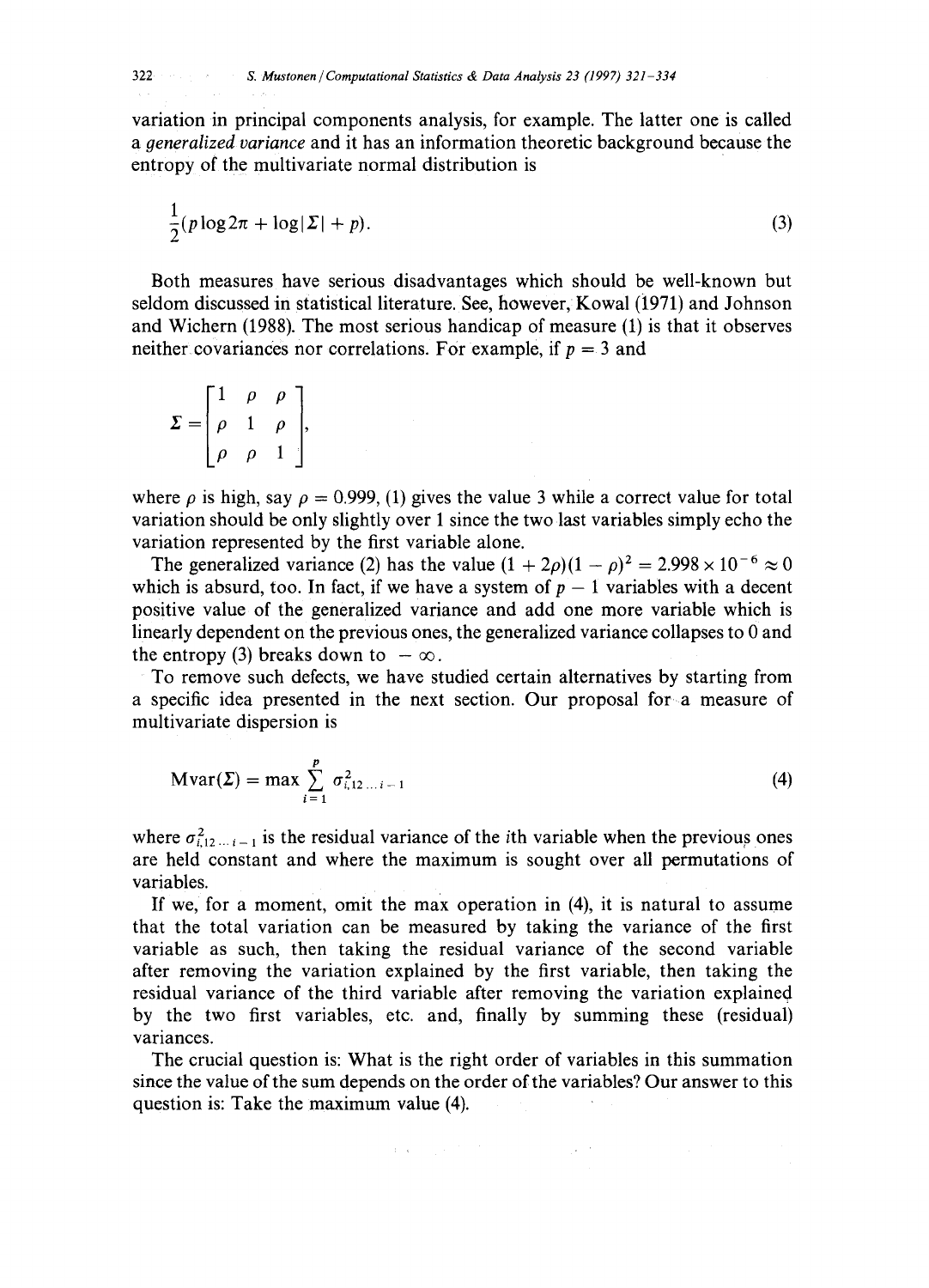Before giving formal support for Myar( $\Sigma$ ) let us study its behaviour in special cases. We see immediately that in the univariate case this measure is the same as the variance. Thus, the unit of measurement is the variation in N(0, 1).

When  $p = 2$ , we have

$$
\text{Mvar}(\Sigma) = \sigma_1^2 + (1 - \rho^2)\sigma_2^2,
$$

where  $\rho$  is the correlation coefficient and the order of the variables must be selected so that  $\sigma_1 \ge \sigma_2$ . For example, in case  $\sigma_1 = \sigma_2 = 1$  we obtain  $Mvar(\Sigma) = 2 - \rho^2$ and this gives 2 if  $\rho = 0$  and 1 if  $|\rho| = 1$ .

Fig. 1 shows how different measures of total variability behave in the twodimensional case as a function of the standard deviation of the second variable.

In the previous special case of 3 variables with a constant correlation  $\rho = 0.999$ we have

$$
Mvar(\Sigma) = 3 - \rho^2 (3 + \rho)/(1 + \rho) \approx 1.0035.
$$

Please note that in this case the lowest possible value of  $\rho$  is  $-\frac{1}{2}$ . Thus, Mvar( $\Sigma$ ) is always finite.

In the p-dimensional distribution we have

$$
\operatorname{Mvar}(\Sigma) = \sigma_1^2 + \sigma_2^2 + \cdots + \sigma_p^2 = \operatorname{tr} \Sigma
$$

when the variables are uncorrelated and in general

$$
\max(\sigma_1^2, \sigma_2^2, \ldots, \sigma_p^2) \leq \text{Mvar}(\Sigma) \leq \sigma_1^2 + \sigma_2^2 + \cdots + \sigma_p^2,
$$

where the lower limit is attained when all correlations are  $+1$ . If all variances are equal to 1,  $\Sigma$  is a correlation matrix and

$$
1 \leq \text{Mvar}(\Sigma) \leq p.
$$

#### **2. Background of the measure**

The idea of this paper arose from a desire to find a maximally parsimonious representation for a random vector  $X = (X_1, \ldots, X_p)^T$  from  $N(\mu, \Sigma)$ . Any such a vector can be generated by a linear transformation from  $U = (U_1, \ldots, U_p)^T$  where U is  $N(0, I)$  in the form

$$
X = CU + \mu, \tag{5}
$$

where C is a  $p \times p$ -matrix and

$$
\Sigma = CC^{\mathsf{T}}.\tag{6}
$$

Decomposition (6) can be selected in different ways. It becomes, however, unique if  $C$  is lower triangular, Then (6) is a Cholesky decomposition. By default (6) is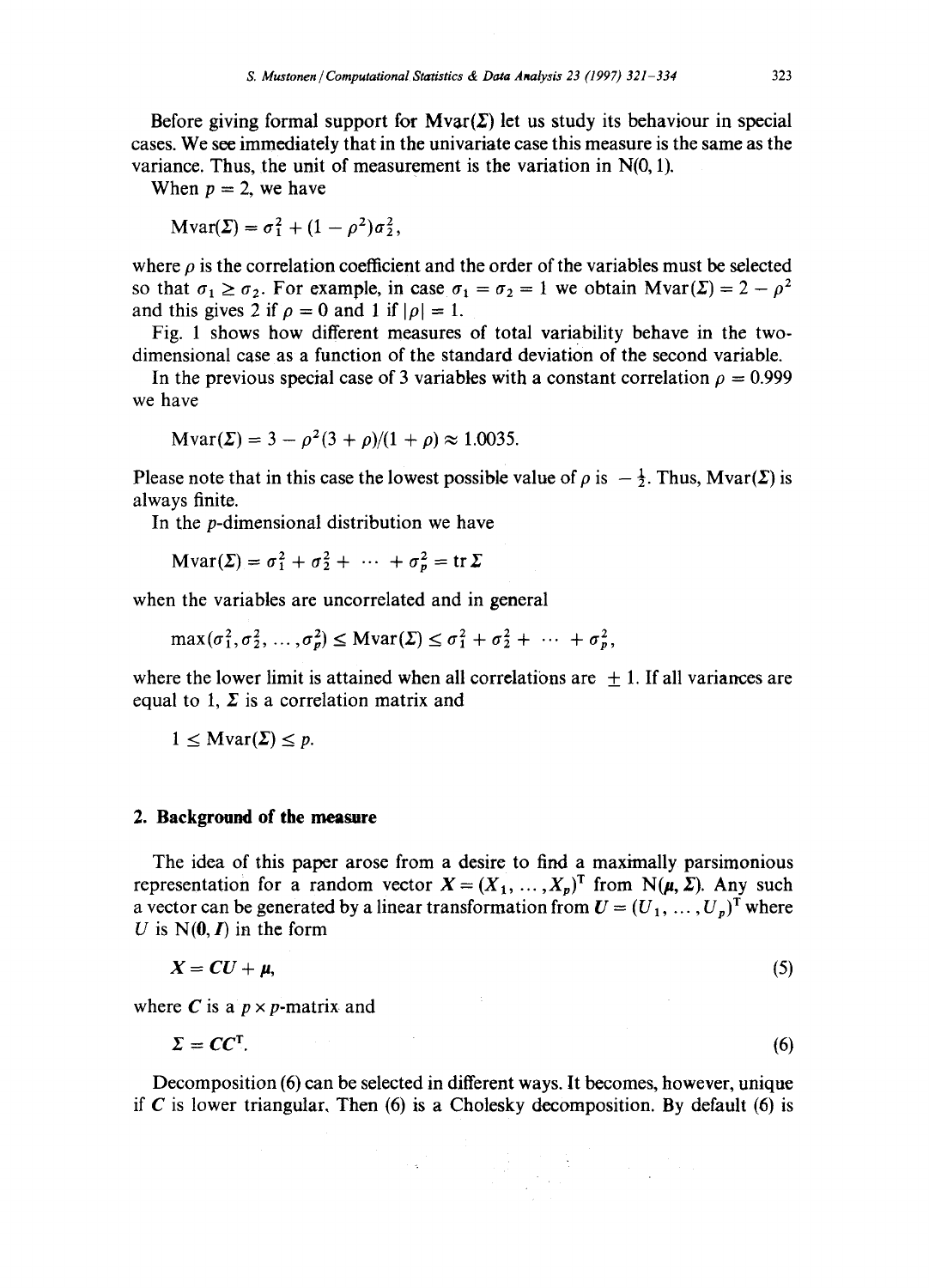

Fig. 1. Mvar( $\Sigma$ ) as a function of x for  $\sigma_1 = 1$ ,  $\sigma_2 = x$ ,  $\rho = 0(0.1)$  0.9 (solid line), generalized variance for the same distributions (dotted line), Total dispersion (uppermost solid line).

unique for any non-singular  $\Sigma$ . In singular cases where some of the pivot (diagonal) elements of  $C$  become 0, a unique representation is achieved by rearranging variables  $X_1, \ldots, X_p$  so that when  $r = \text{rank}(\Sigma)$ , the r first variables are linearly independent. Then the  $p - r$  last columns in C are set 0.

To clarify the situation we write (5) componentwise as follows:

$$
X_1 = c_{11} U_1 + \mu_1,
$$
  
\n
$$
X_2 = c_{21} U_1 + c_{22} U_2 + \mu_2,
$$
  
\n...  
\n
$$
X_p = c_{p1} U_1 + c_{p2} U_2 + \dots + c_{pp} U_p + \mu_p.
$$

It is natural to assume that this representation should be selected  $-$  by sorting  $X$ 's – in such a way that each diagonal element of C 'dominates' elements below it, i.e.

$$
c_{jj} \ge |c_{ij}|, \quad j = 1, \dots, p - 1, \quad i = j + 1, \dots, p. \tag{7}
$$

Then each  $U_j$  is introduced into the set of X variables with a 'great' weight  $c_{jj}$  and the later 'lesser' contributions of  $U_i$  may be neglected.

The maximal dominance, and parsimony, is attained when the  $X$ 's are set in the order that maximizes

$$
S = c_{11}^2 + \dots + c_{pp}^2 \tag{8}
$$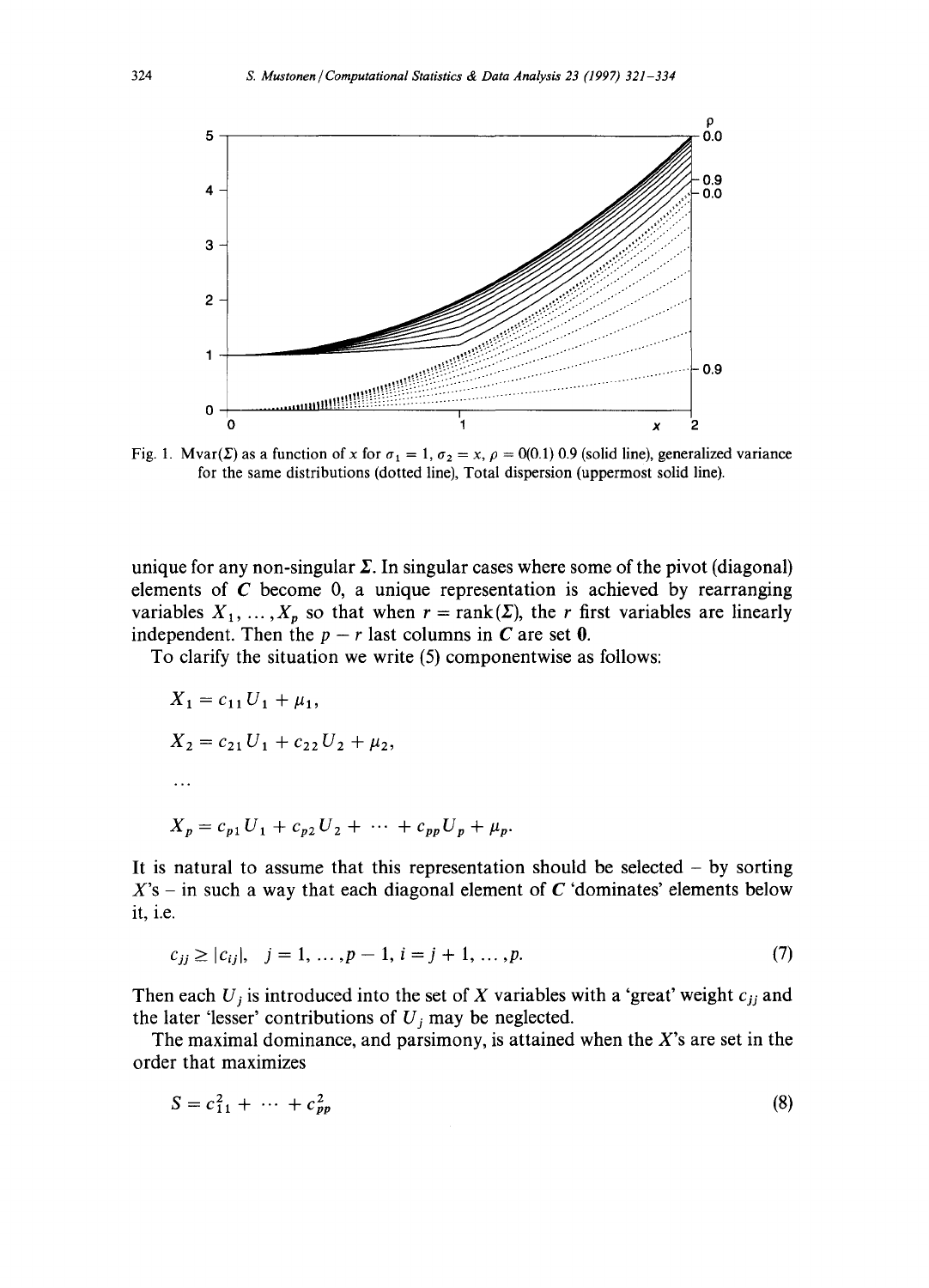since the total dispersion (1) which has the same value for any order of variables can be written in the form

$$
\operatorname{tr} \Sigma = \operatorname{tr} CC^{T} = \sum_{j=1}^{p} \sum_{i=j}^{p} c_{ij}^{2} = \sum_{i=1}^{p} c_{ii}^{2} + \sum_{i>j} c_{ij}^{2}.
$$

Thus, maximization of (8) implies minimization of the sum of squares of the off-diagonal elements of C.

On the other hand, the elements of  $C$  have simple statistical interpretations. In particular, we have

$$
c_{ii} = \sigma_{i,12,\dots,i-1}, \quad i = 1,\dots,p
$$
 (9)

which means that maximization of (8) leads directly to measure  $Mvar(\Sigma)$ .

Another important property of C is the following. If C is partitioned as

$$
C = \begin{bmatrix} C_{11} & 0 \\ C_{21} & C_{22} \end{bmatrix} \tag{10}
$$

where  $C_{11}$  is  $j \times j$  lower triangular and consequently  $C_{22}$  is  $(p - j) \times (p - j)$  lower triangular, we get

$$
\Sigma_{22.1} = C_{22} C_{22}^{T} \tag{11}
$$

where  $\Sigma_{22.1}$  is the partial covariance matrix of variables  $X_{j+1}, \ldots, X_p$  when variables  $X_1, \ldots, X_i$  are held constant.

To prove (9) and (11), we write (5) in a partitioned form

$$
X = \begin{bmatrix} X^{(1)} \\ X^{(2)} \end{bmatrix} = \begin{bmatrix} C_{11} & 0 \\ C_{21} & C_{22} \end{bmatrix} \begin{bmatrix} U^{(1)} \\ U^{(2)} \end{bmatrix} + \begin{bmatrix} \mu^{(1)} \\ \mu^{(2)} \end{bmatrix}
$$
(12)

and study the conditional distribution of the  $p - j$  component vector  $X^{(2)}$  when  $X^{(1)}$ is held constant, say,  $X^{(1)} = c^{(1)}$ .

We assume as before that if  $r = \text{rank}(\Sigma)$  is less than p, the variables are in such an order that the r first ones are linearly independent. By setting the last  $p - r$  columns of  $C$  to  $0$ , representation (12) becomes unique.

If now rank $(\Sigma_{11})$  = rank $(C_{11})$  < j, we have  $C_{22} = 0$ . Thus in this case all variables of  $X^{(2)}$  are linearly dependent on  $X^{(1)}$  and (9) and (11) are trivially true. In the full rank case, rank( $\Sigma_{11}$ ) = j and also  $C_{11}$  is non-singular. Hence, we obtain from (12)

$$
X^{(1)} = C_{11} U^{(1)} + \mu^{(1)} = c^{(1)}
$$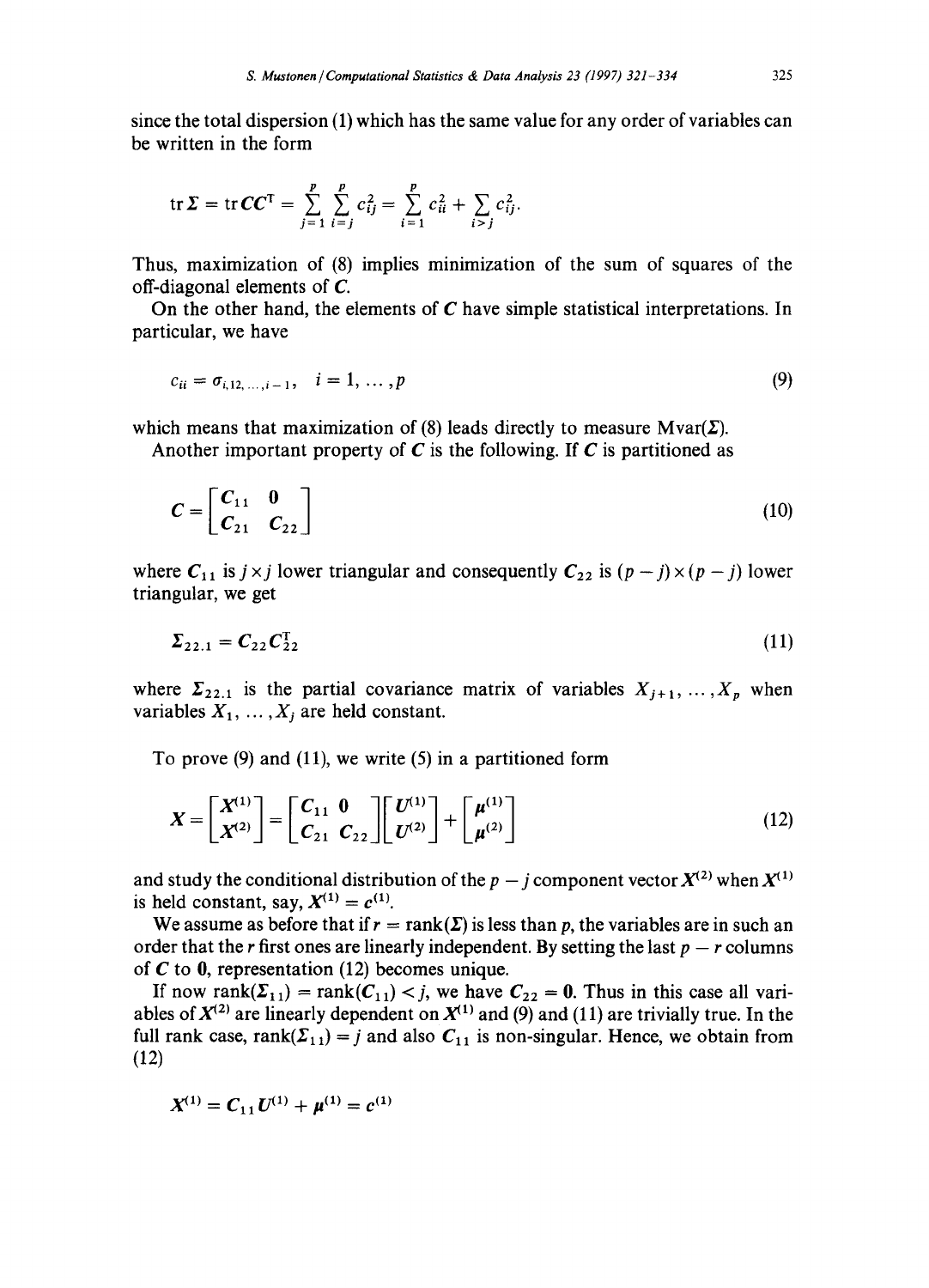which implies

$$
U^{(1)}=C_{11}^{-1}(c^{(1)}-\mu^{(1)}).
$$

Similarly, we have

$$
X^{(2)}=C_{21}U^{(1)}+C_{22}U^{(2)}+\mu^{(2)}=C_{22}U^{(2)}+C_{21}C_{11}^{-1}(c^{(1)}-\mu^{(1)})+\mu^{(2)}.
$$

This tells that in the conditional situation  $X^{(2)}$  is generated by a linear transformation from  $p - j$  independent N(0, 1) variables  $U_{j+1}, \ldots, U_p$  with a coefficient matrix  $C_{22}$ . Then the conditional distribution of  $X^{(2)}$  is multivariate normal with the covariance matrix  $\Sigma_{22,1} = C_{22} C_{22}^{T}$  which proves (11). Since  $C_{22}$  is lower triangular, (9) follows immediately.

#### **3. Properties of the measure**

In addition to features presented in the introduction,  $Mvar(\Sigma)$  satisfies the following essential condition. We use an alternative notation

$$
Mvar(\Sigma) = Mvar(X_1, ..., X_p)
$$

where variables  $X_1, \ldots, X_p$  indicate the distribution in place of their covariance matrix  $\Sigma$ . Then

$$
\text{Mvar}(X_1, \dots, X_p) \ge \text{Mvar}(X_1, \dots, X_{p-1}),\tag{13}
$$

 $\mathcal{O}(\mathcal{O}_{\mathcal{O}_{\mathcal{O}_{\mathcal{O}_{\mathcal{O}}}}})$  , and

where the equality is possible only if  $X_p$  is linearly dependent on  $X_1, \ldots, X_{p-1}$ . To prove this statement we represent  $X_{\nu}$  by 'linear regression' as

$$
X_p = \beta_0 + \beta_1 X_1 + \beta_2 X_2 + \cdots + \beta_{p-1} X_{p-1} + \varepsilon,
$$

where  $\varepsilon$  is N(0,  $\sigma^2$ ) and independent of  $X_1, \ldots, X_{p-1}$ . Then also  $\sigma^2 = \sigma_{p,12\ldots p-1}^2$ and

$$
\text{Mvar}(X_1, \ldots, X_p) \ge \text{Mvar}(X_1, \ldots, X_{p-1}) + \sigma^2
$$

which confirms (13). Since  $\sigma^2$  is 0 only if  $X_p$  is linearly dependent on  $X_1, \ldots, X_{p-1}$ , the equality is possible in this case only. However, even then the measure may grow if the variance of the new linearly dependent variable  $X_p$  is high enough.

The simplest example of such a situation is the following. Let  $X_1$  be N(0,  $\sigma_1^2$ ) and  $X_2 = \alpha X_1$ . Then Mvar $(X_1) = \sigma_1^2$  and

$$
\mathbf{Mvar}(X_1, X_2) = \sigma_1^2 = \mathbf{Mvar}(X_1) \quad \text{if } |\alpha| \le 1
$$

but

$$
\mathbf{M}\mathbf{var}(X_1, X_2) = \alpha^2 \sigma_1^2 > \mathbf{M}\mathbf{var}(X_1) \quad \text{if } |\alpha| > 1.
$$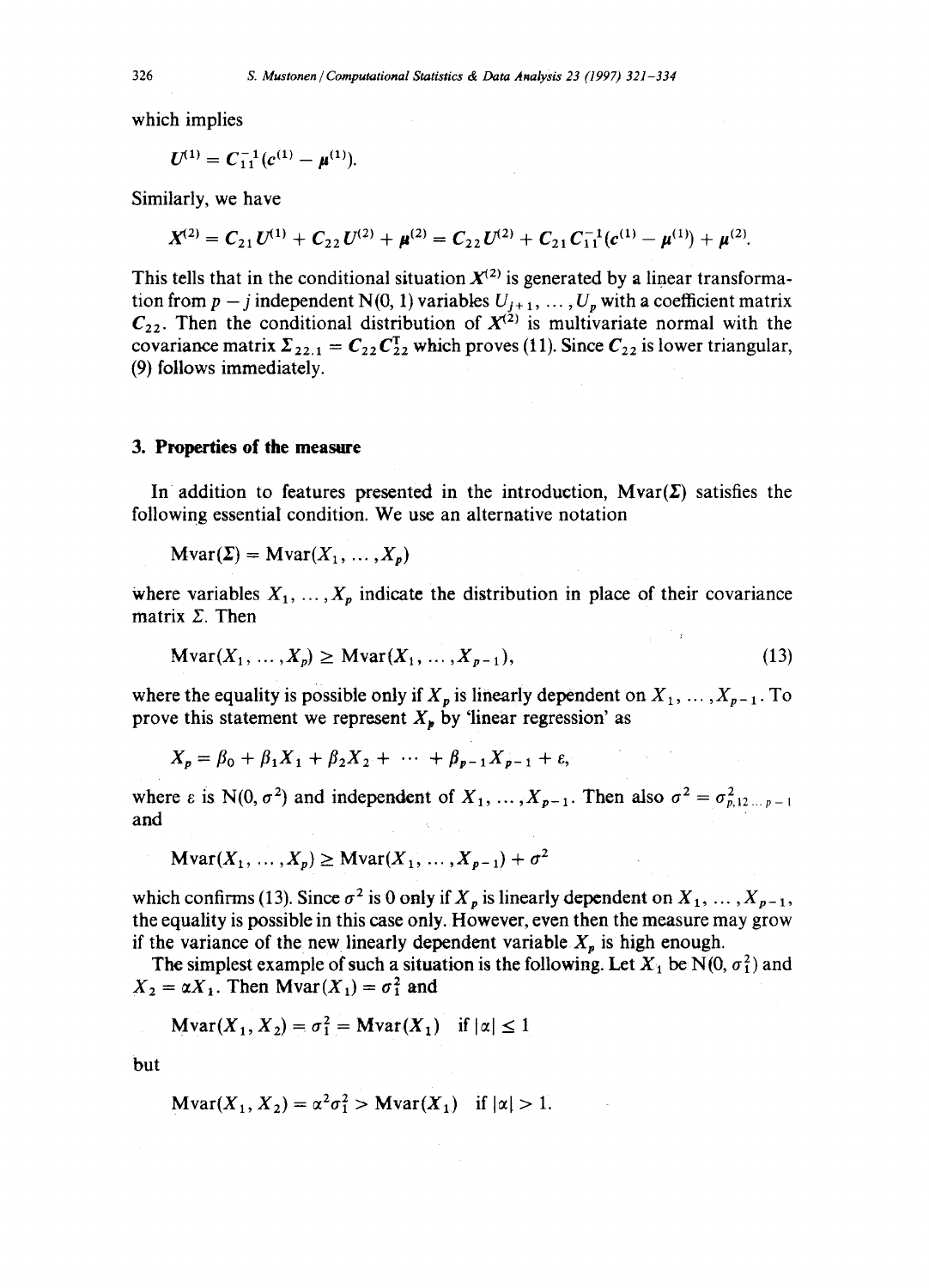This feature is acceptable since no measure of variability can be scale-invariant. The important fact told by (13) is that  $Mvar(\Sigma)$  does not collapse like (2) when linear dependencies occur: Similarly, it is evident' that

 $\text{Mvar}(\alpha X_1, X_2, \ldots, X_p) \geq \text{Mvar}(X_1, X_2, \ldots, X_p)$  when  $|\alpha| > 1$ .

#### **4. Computational aspects**

Calculation of  $Mvar(\Sigma)$  means in principle an exhaustive search over all permutations of variables. One cannot assume that the magnitudes of variances in a straightforward way would determine the optimal order of variables. For example, the variable with the maximal variance is not necessarily the first one.

An exhaustive search over  $p!$  permutations is infeasible in higher dimensions. Therefore, some short-cuts must be found. Fortunately, a simple stepwise procedure is available. It does not give the optimal solution in all cases but finds always a value which is close enough to  $Mvar(\Sigma)$ .

The stepwise procedure is carried out  $p$  times by starting once from each variable. In round i, variable  $X_i$  is taken as the first one and the second variable is selected by maximizing

 $\sigma_{ii}^2$ ,  $j \neq i$ 

with respect to *i*. The third variable is selected by maximizing

 $\sigma_{h}^2$ <sub>*ii, h*  $\neq$  *i, j*</sub>

with respect to  $h$ , and so on. The solution is the one for which the sum of these residual variances is maximal.

In each of these  $p$  stepwise rounds, everything is obtained simply by performing the Cholesky decomposition stepwise. When selecting the kth variable, the residual variances to be compared are calculated by using (11). After selecting the kth variable, only  $p - k$  last columns of the decomposition have to be updated.

A C program has been written for both the exhaustive and stepwise solution. The source code is freely available from the author. This code has been implemented in the SURVO 84C system (Mustonen, 1992) as an operation MULTVAR. By default this operation gives the stepwise solution. The stepwise solution is found in less than 2 seconds for  $p = 20$  and in less than 5 minutes for  $p = 60$  on a 486 PC (66 MHz). An exhaustive search already for  $p = 20$  would take almost 400 million years!

All computations in sequel have been performed by the MULTVAR-operation. The simulation experiments have been carried out by making suitable macros on SURVO 84C. and the company of the control of the , where the contribution of the contribution of the contribution of the contribution of the contribution of the contribution of the contribution of the contribution of the contribution of the contribution of the contribut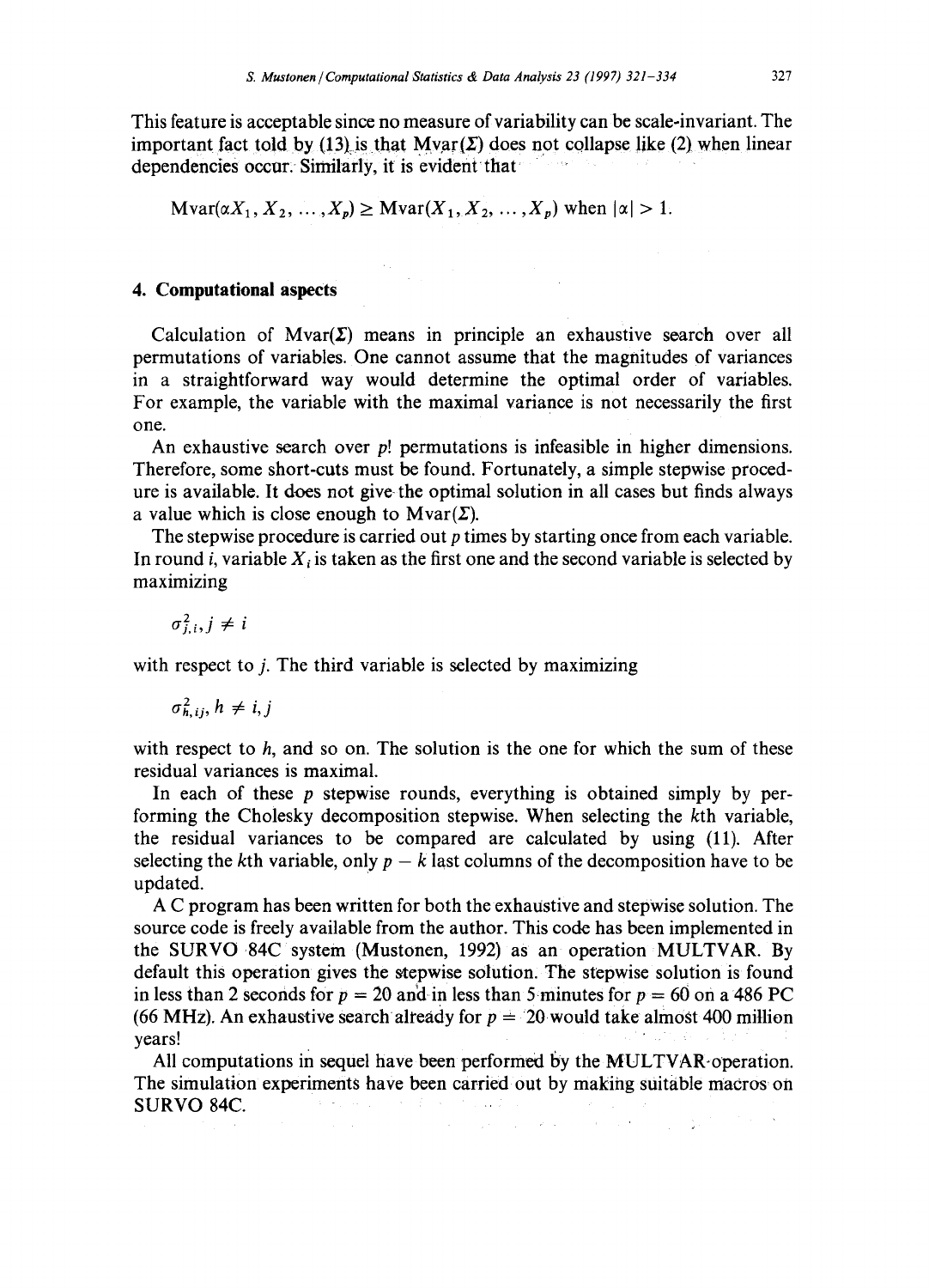The next display tells how  $Mvar(\Sigma)$  is computed:

```
SURVO 84C EDITOR Sun Jul 23 12:21:26 1995
                                                               ":\MVARTXT\ 100 100 0
 2 *p=6 rho=0.8<br>3 *MAT A=IDN(p,p,1-rho)
   *p=6 rho=0.8 
                             *MAT A=IDN(p,p, l-rho) / p*p diagonal matrix, l-rho on the diagonal 
 3 *MAT A=IDN(p, p, 1-rh)<br>4 *MAT P=CON(p, p, rho)
 4 *MAT P=CON<br>5 *MAT P=P+A
                              *MAT P=CON(p,p, rho) / p*p matrix of constant elements rho 
                              *MAT P=P+A / corr.matrix with all correlations =rho 
 5 
 6 
   * MULTVAR P, CUR+ I 
 7
 8 
   *Mvar[P]=2.3956 (Total variability in a 6*6 matrix) 
   *MAT LOAD COVVAR.M,END+2 / Optimally permutated covariance matrix 
و<br>10
11 *MAT C=CHOL(COVVAR.M)
                             / *C~CHOL(Permutated_covariance_matrix) 6*6
12 
*MAT LOAD C, ##. ###, CUR+I 
13 
*MATRIX C 
14 
   *CHOL (Permutated_covariance matrix ) 
\frac{15 \times 77}{16 \times 1}*/// 1 2 3 4 5 6
\frac{16}{17} *
    * I 1.000 0.000 0.000 0.000 0.000 0.000 
\frac{17}{18} *
    * 2 0.800 0.600 0.000 0.000 0.000 0.000 
\frac{18}{19} *
    * 3 0.800 0.267 0.537 0.000 0.000 0.000 
\frac{19}{20} *
    * 4 0.800 0.267 0.165 0.511 0.000 0.000 
20 
    * 5 0.800 0.267 0.165 0.120 0.497 0.000 
21 ** 6 0.800 0.267 0.165 0.120 0.095 0.488 
22 *
23 *
```


Fig. 2. Exhaustive vs. stepwise solution for 1000 random  $7 \times 7$  covariance matrices.

**All text and commands the user has typed in the edit field are shown here in** *italics.*  At first (lines 2–5) a  $6 \times 6$  correlation matrix P with a constant correlation  $\rho = 0.8$  is **created by the matrix interpreter. The MULTVAR command on line 7 gives its results on lines 8-9. The optimal Cholesky decomposition is computed and printed by MAT commands on lines 11-12.** 

To check the efficiency of the stepwise solution,  $1000 \, 7 \times 7$  matrices A were **generated. Each element of A's was a random number from a uniform distribution on**   $(-0.5, 0.5)$ . For each A a 'covariance matrix'  $\Sigma = AA^T$  was computed and **MULTVAR** was applied to these  $\Sigma$ 's by using both exhaustive and stepwise method.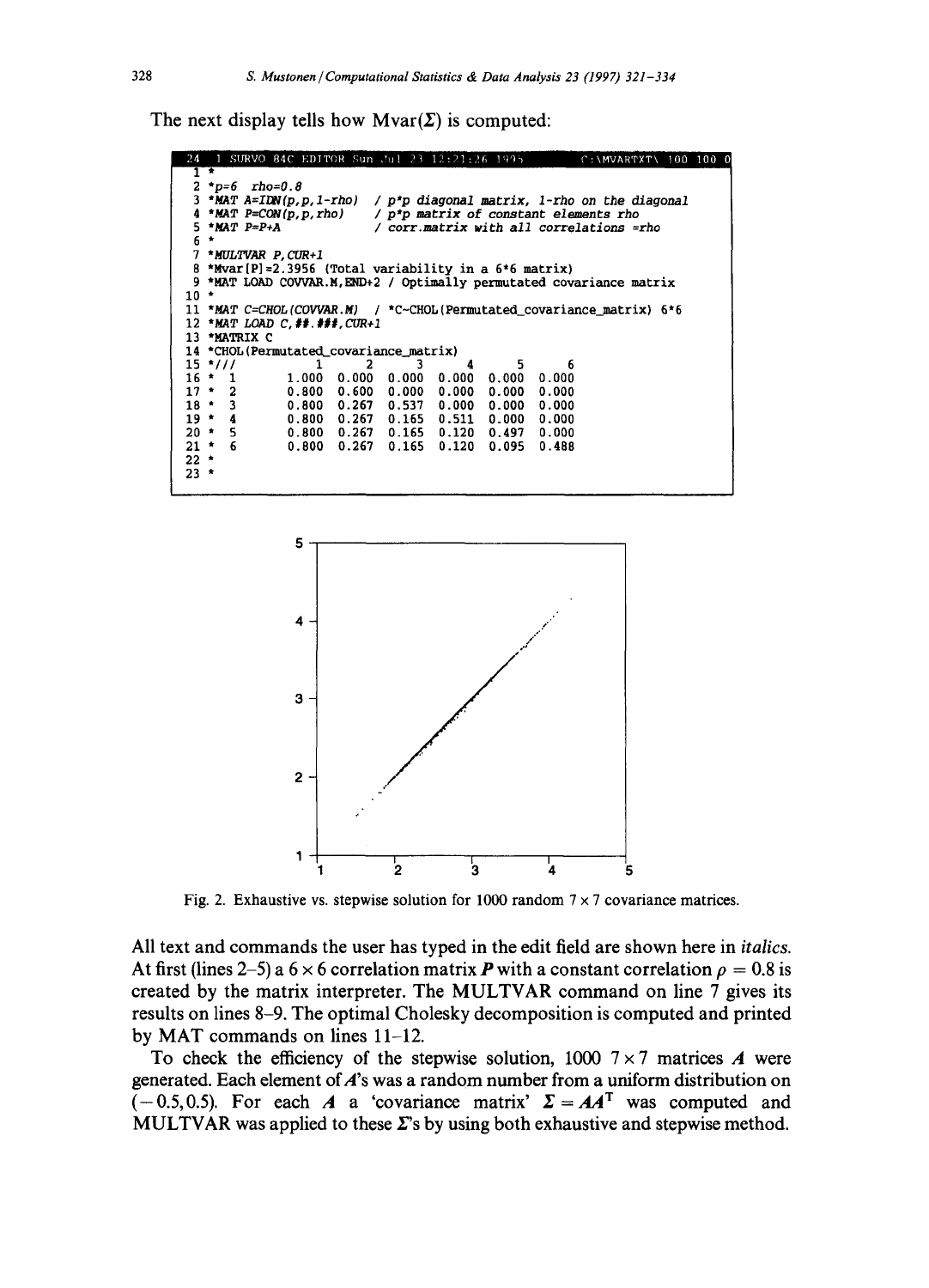**Fig. 2 illustrates a good correspondence between the true solution and the stepwise solution. In 853 of those 1000 cases, the stepwise solution was optimal. The largest observed relative deviation was 2.6%.** 

**Also other simulation experiments have been performed. All these trials show that relative error of the stepwise solution is insignificant in practice.** 

```
Stepwise_computation of Mvar() /* in C pseudocode */ 
    \sqrt{2}<<input: p x p covariance matrix S>> 
    Mvar=-l.O; eps=O.000001; 
    for (i=1; i<=p; ++i){ 
        \leqpermutation vector q=(i,1,2,\ldots,i-1,i+1,\ldots,p)>>
        Mvar2=sum2_Cholesky(S,q);if (Mvar2>Mvar) { Mvar=Mvar2; <<optimal_q=q>> }
        } 
    <<output: Mvar and optimal_q>> 
    ) 
sum2 Cholesky(S,q)
    { 
    sum2=S[q[1],q[1]];
    for (k=2; k<=m; ++k){ 
        partial Cholesky(C,S,q,k-1) ; 
        if (C[q[k-1])[q[k-1]] << not dominant in column k-1>>)
            return (-1.0);
        var_max=-1.0;
         for (h=k; h<=m; ++h) /* find max. res.variance */
              ( 
             s=OoO; /* see (ii) */ 
             for (j=k \text{ to } h) s=s+square_of(C[q[h]] [q[j]]);
             if (s > var_max) { var_max=s; j_max=j; }
             } 
         \leqswap q[j_max] and q[k]>>
         sum2 = sum2 +var_max; 
         } 
    return ( sum2 ) ; 
    } 
partial_Cholesky(C,S,q,h) /* update S=CC' from column h onwards */ 
     { 
    for (i=h; i<=p; ++i) for (j=1; j<=i; ++j){ 
         a = S[q[i]] [q[j]];for (k=1; k<=j-1; ++k) a=a-C[q[i]][q[k]]*C[q[j]][q[k]];if (i==j){ 
             b = sqrt(fabs(a)); if (b < eps) b = eps;C[q[i]] [q[i]] = b;} 
         else 
              { 
             b=C[q[j]][q[j]] ;
             if (b>0.0) C[q[i]][q[j]]=a/b;else C[q[i]] [q[j]] = 0.0;C[q[j]] [q[i]] = 0.0;} 
         } \mathbf{)}
```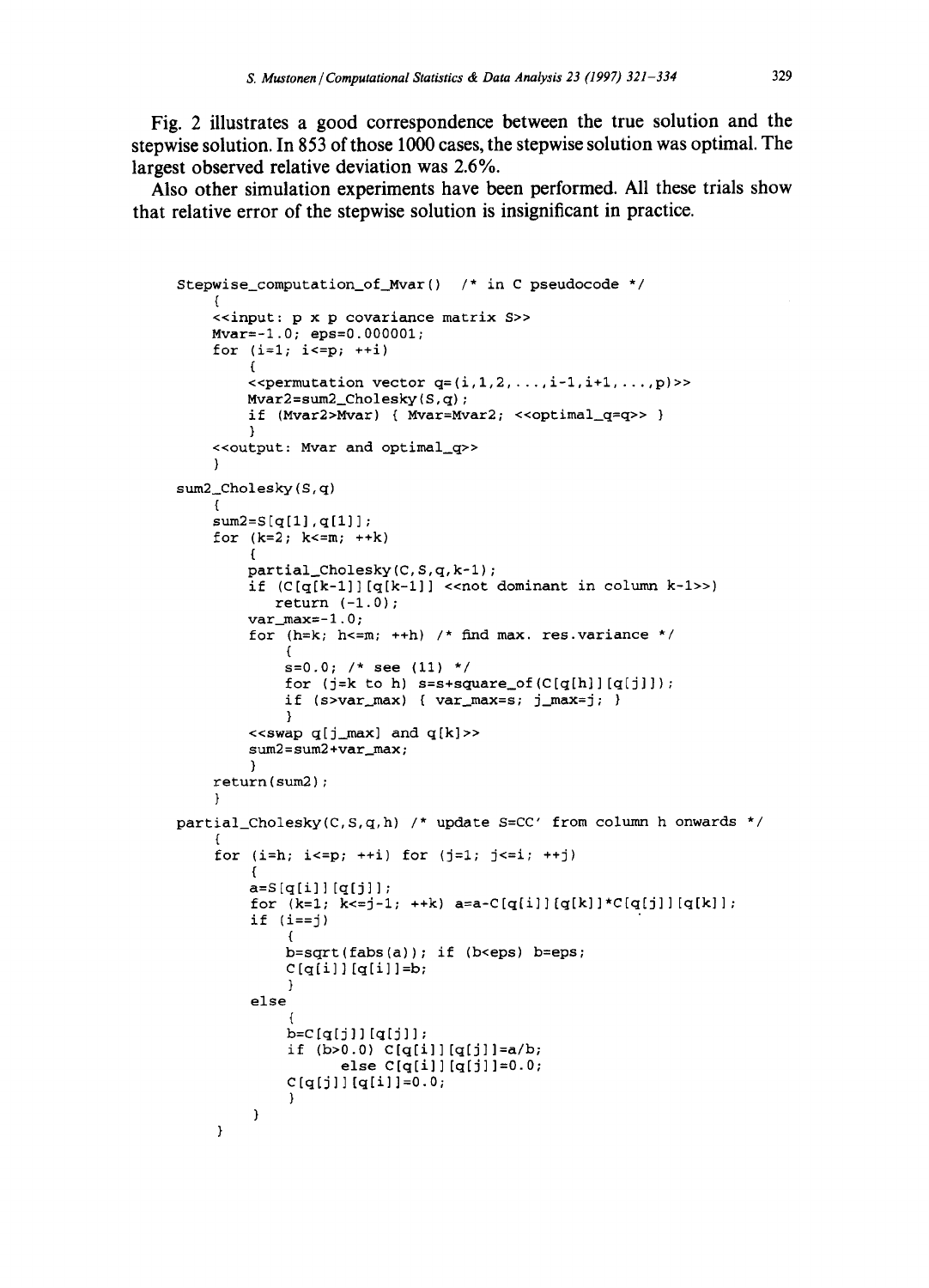#### **5. Examples and potential applications**

As an example of how  $Mvar(\Sigma)$  behaves on different levels of dependency, we start from a  $p \times p$  correlation matrix **P** with a constant correlation coefficient  $\rho$  for each pair of variables and let  $\rho$  vary between 0 and 1. In this case C in the Cholesky decomposition  $P = CC<sup>T</sup>$  is

$$
C = \begin{bmatrix} \alpha_1 & 0 & 0 & \dots & 0 \\ \beta_1 & \alpha_2 & 0 & \dots & 0 \\ \beta_1 & \beta_2 & \alpha_3 & \dots & 0 \\ \beta_1 & \beta_2 & \beta_3 & \dots & 0 \\ \vdots & \vdots & \vdots & \ddots & \vdots \\ \beta_1 & \beta_2 & \beta_3 & \dots & \alpha_p \end{bmatrix},
$$

where

$$
\alpha_i^2 = (1 - \rho)[1 + (i - 1)\rho]/[1 + (i - 2)\rho], \quad i = 1, ..., p
$$

and

$$
\beta_i^2 = \rho^2 (1 - \rho) / \{ [1 + (i - 1)\rho] [1 + (i - 2)\rho], i = 1, ..., p - 1.
$$

The simple structure of C is detected from the numerical example in the previous chapter. The formulas for  $\alpha_i$  and  $\beta_i$  are found by recursive computation and verified by induction. Then we have

$$
\text{Mvar}(\boldsymbol{P}) = (1 - \rho) \sum_{i=1}^{p} \left[ 1 + (i - 1)\rho \right] / \left[ 1 + (i - 2)\rho \right] \tag{14}
$$

since, due to complete symmetry, the sum of residual variances has a constant value. We can see from (14) that for large p and i values the contribution of a new variable tends to  $1 - \rho$ .

This becomes evident also by noticing that a random vector X from  $N(0, P)$  can be created from  $p + 1$  independent N(0, 1) variables  $U_0, U_1, \ldots, U_p$  by

$$
X_1 = \sqrt{\rho} U_0 + \sqrt{1 - \rho} U_1,
$$
  
\n
$$
X_2 = \sqrt{\rho} U_0 + \sqrt{1 - \rho} U_2,
$$
  
\n...  
\n
$$
X_p = \sqrt{\rho} U_0 + \sqrt{1 - \rho} U_p.
$$

Thus, there is a 'common factor'  $U_0$  with 'communality'  $\rho$  and unique factors  $U_1, \ldots, U_p$  with variances  $1 - \rho$  each.

To give a better insight about the nature of  $Mvar(\Sigma)$ , certain other special cases of the multivariate normal distribution deserve short comments. The following two results are conjectures based on extensive computational trials on the SURVO 84C system and seem to be valid at least for  $p \le 90$ .

$$
330\\
$$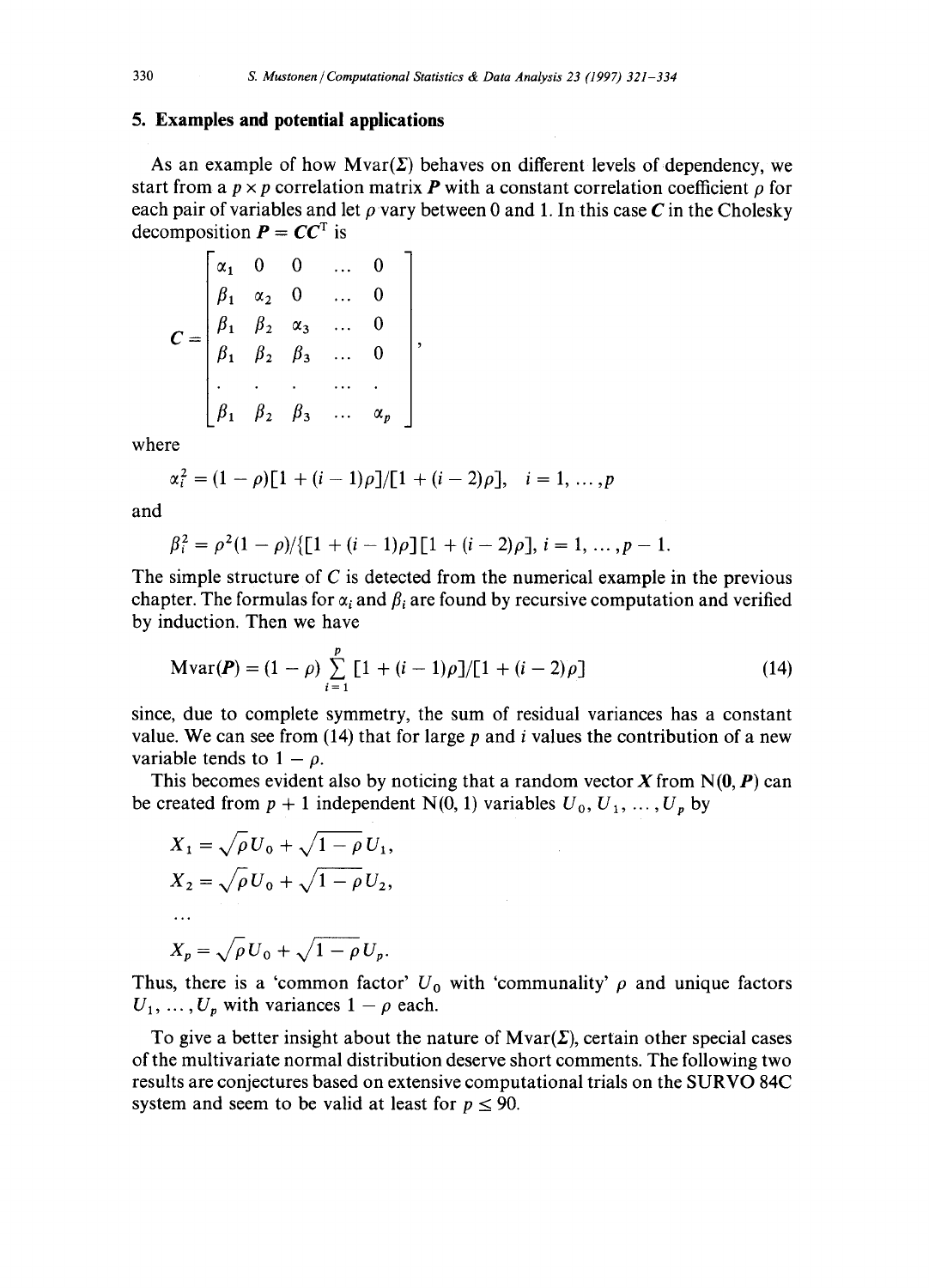If in (5) C is lower triangular with  $C_{ij} = 1$  for all  $i \ge j$  which means that X's are cumulative sums of independent  $N(0, 1)$  variables, the measure (4) has an interesting representation

$$
Mvar(\Sigma) = p \left[ \log_2 p/4 + 1 - \varepsilon(p) \right],
$$

where  $0 \le \varepsilon(p) < 0.01$  and in particular  $\varepsilon(p) \equiv 0$  when p is a power of 2. In this case (2) is 1 for all p and (1) is  $p(p + 1)/2$ .

If a  $p \times p$  correlation matrix **P** has the structure known from autoregressive models

$$
\boldsymbol{P}=[\rho^{|i-j|}],
$$

we have for all values of  $\rho$  an approximate linear representation

$$
N \text{var}(\boldsymbol{P}) \approx ap + b.
$$

For small values of  $\rho$ , say  $|\rho| < 0.5$ ,  $a \approx 1 - \rho^2$  and  $b \approx \rho^2$ . In this case again the generalized variance (2) does not make sense since

$$
\log |P| = (p-1)\log(1-\rho^2)
$$

(although linear) is a decreasing function of  $p$ .

Next we compare two covariance matrices  $\Sigma_1$  and  $\Sigma_2$  having the same correlation structure but different variances. When variation is measured by the generalized variance (2), Kowal (1971) pointed out that  $\det(\Sigma_1)/\det(\Sigma_2)$  is a ratio of geometric means of the variances and does not depend on correlations at all. Kowal considered this an unfortunate property. The total dispersion (1) has the same disadvantage.

To indicate that  $Mvar(\Sigma)$  works better and observes correlations in a reasonable manner, we consider a special case with  $p = 3$ . Let us have

$$
\Sigma_1 = \begin{bmatrix} 1 & \rho & \rho \\ \rho & 1 & \rho \\ \rho & \rho & 1 \end{bmatrix}, \quad \Sigma_2 = \begin{bmatrix} 4 & 0 & 0 \\ 0 & 3 & 0 \\ 0 & 0 & 2 \end{bmatrix} \Sigma_1 \begin{bmatrix} 4 & 0 & 0 \\ 0 & 3 & 0 \\ 0 & 0 & 2 \end{bmatrix}.
$$

By direct computation it is easy to show that  $Mvar(\Sigma_2)/Mvar(\Sigma_1)$  is

$$
[29 - 13\rho^2 - 4\rho^2(1 - \rho)/(1 + \rho)]/[3 - \rho^2(3 + \rho)/(1 + \rho)].
$$
 (15)

Thus, (15) grows smoothly from 29/3 ( $\rho = 0$ ) to 16 ( $\rho = 1$ ). The ratio of generalized variances is 256 and the ratio of total dispersions 29/3 for all values  $0 \le \rho < 1$ . The latter value coincides with (15) only for  $\rho = 0$ .

As a measure of variability  $Mvar(\Sigma)$  may also be useful in telling how much of variation of a given random vector is explained by another. Assume that  $X$  is  $N(\mu, \Sigma)$  and partitioned into two subsets  $X^{(1)}$  and  $X^{(2)}$  where  $X^{(1)}$  is q-dimensional. Then

$$
R^{2}(X^{(1)}, X^{(2)}) = 1 - \text{Mvar}(\Sigma_{11.2})/\text{Mvar}(\Sigma_{11})
$$
\n(16)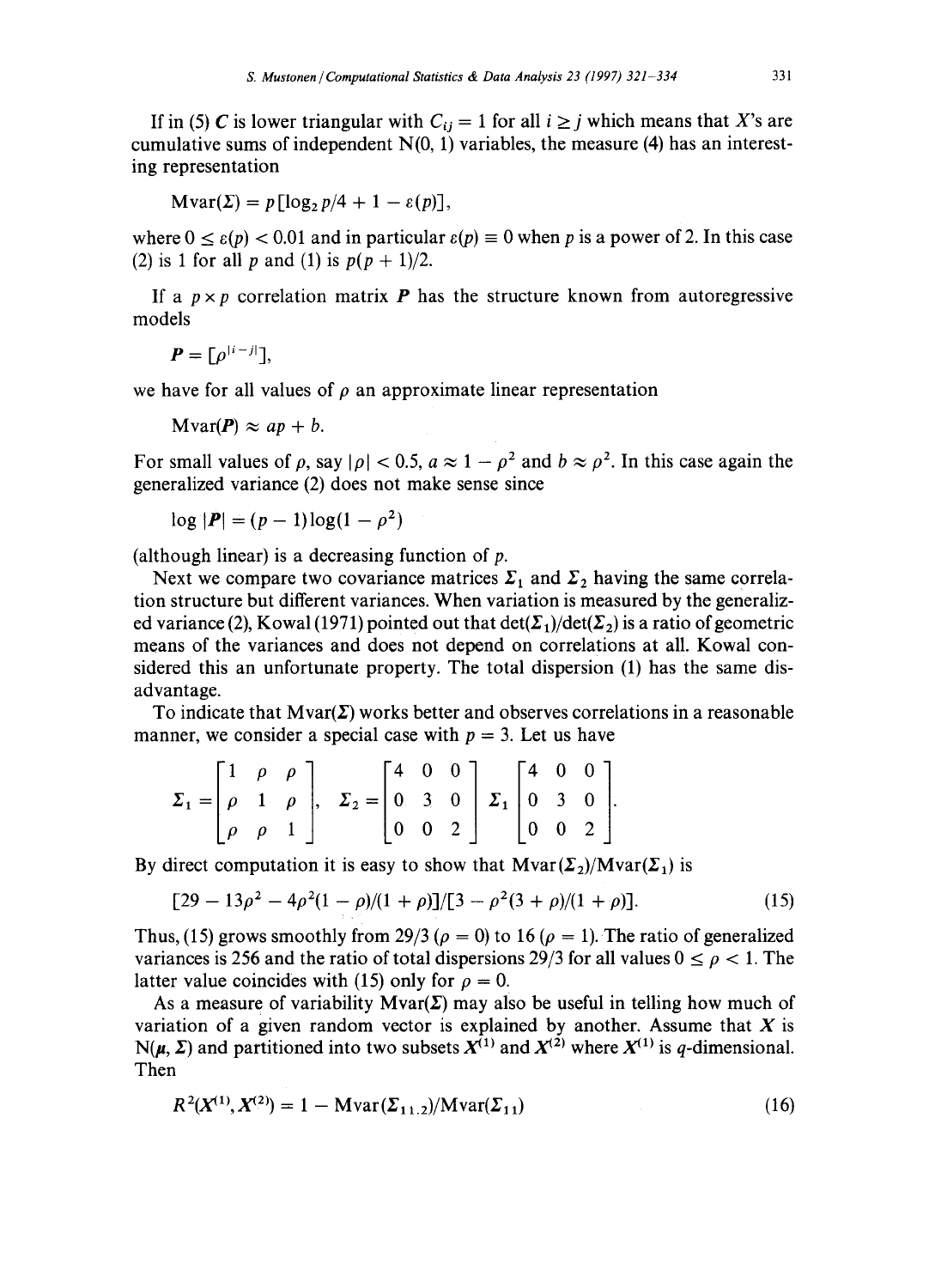

gives the proportion of the total variability of  $X^{(1)}$  which is explained by  $X^{(2)}$ . In case  $q = 1$  (16) is the same as the squared multiple correlation coefficient.

### **6. Estimation of**  $Mvar(\Sigma)$

In samples from  $N(\mu, \Sigma)$  an analogous estimate for  $Mvar(\Sigma)$  is  $Mvar(S)$  where S is the sample covariance matrix. To study properties of Mvar(S) a series of

| ρ     | Mvar(P) | Mean of<br>Mvar(S) | bias                              | <b>Relative RMSE</b> | Relative<br><b>RMSE</b> |
|-------|---------|--------------------|-----------------------------------|----------------------|-------------------------|
| 0.0   | 5       | 4.908              | $-0.018$                          | 0.328                | $-0.066$                |
| 0.1   | 4.916   | 4.835              | $-0.016$                          | 0.321                | 0.065                   |
| 0.2   | 4.708   | 4.640              | $-0.014$                          | 0.306                | 0.065                   |
| 0.3   | 4.413   | 4.372              | $-0.009$                          | 0.283                | 0.064                   |
| 0.4   | 4.054   | 4.036              | 0.004<br>$\overline{\phantom{a}}$ | 0.259                | 0.064                   |
| 0.5   | 3.642   | 3.647              | 0.001                             | 0.237                | 0.065                   |
| 0.6   | 3.185   | 3.220              | 0.011                             | 0.214                | 0.067                   |
| 0.7   | 2.689   | 2.738              | 0.018                             | 0.194                | 0.072                   |
| 0.8   | 2.157   | 2.214              | 0.026                             | 0.173                | 0.080                   |
| 0.85  | 1.880   | 1.938              | 0.031                             | 0.167                | 0.089                   |
| 0.9   | 1.594   | 1.651              | 0.036                             | 0.159                | 0.100                   |
| 0.925 | 1.448   | 1.499              | 0.035                             | 0.156                | 0.108                   |
| 0.95  | 1.301   | 1.346              | 0.035                             | 0.153                | 0.118                   |
| 0.975 | 1.151   | 1.184              | 0.028                             | 0.147                | 0.128                   |
| 0.99  | 1.061   | 1.083              | 0.021                             | 0.145                | 0.136                   |
| 0.999 | 1.006   | 1.014              | 0.008                             | 0.143                | 0.142                   |

| able |  |
|------|--|
|------|--|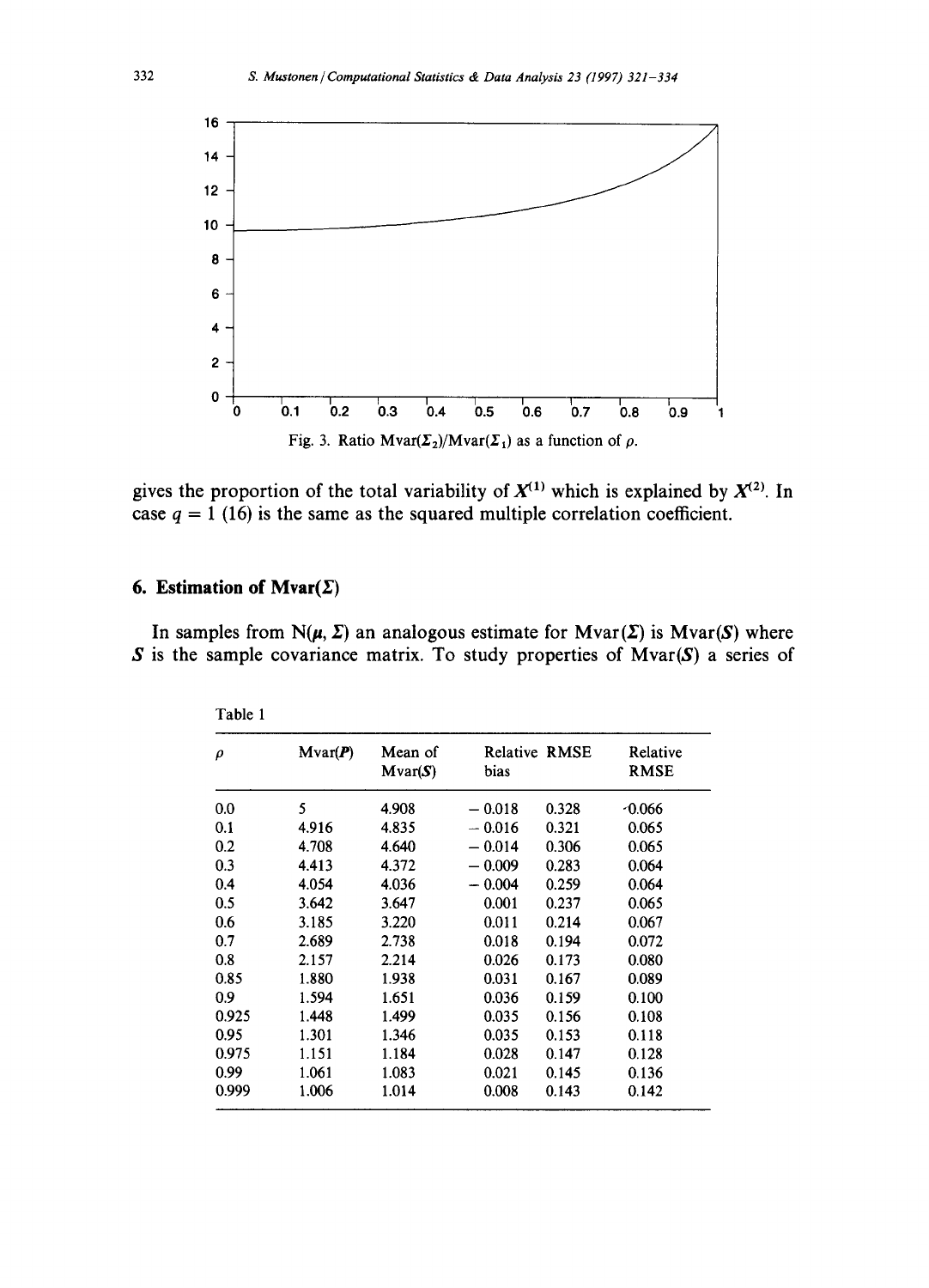simulation experiments were performed in case  $S = P$  with a constant correlation  $\rho$  and  $p = 5$  for various values of  $\rho$ . The sample size was 100 and the experiment was repeated 10'000 times for each selected  $\rho$  value.

These experiments indicate that the distribution of  $Mvar(S)$  is close to normal for  $\rho < 0.9$ . For the greatest values of  $\rho$  it seems to be positively skewed. For the most values of  $\rho$  there is a slight bias. The main results are summarized in Table 1.

The bias is negative for  $\rho$  values up to about 0.5 and positive for greater ones as seen from Fig. 4.

In fact there must be a negative bias for  $\rho = 0$  since with probability 1 Mvar(S) < tr(S) but tr(S) is an unbiased estimate of tr(P) = Mvar(P) for  $\rho = 0$ . When  $\rho$  tends to 1, the bias will tend to 0 since for  $\rho = 1$ , Mvar(S) =  $s^2$  where  $s^2$  is the common sample variance of variables. Fig. 5 tells how the relative RMSE grows with  $\rho$ .